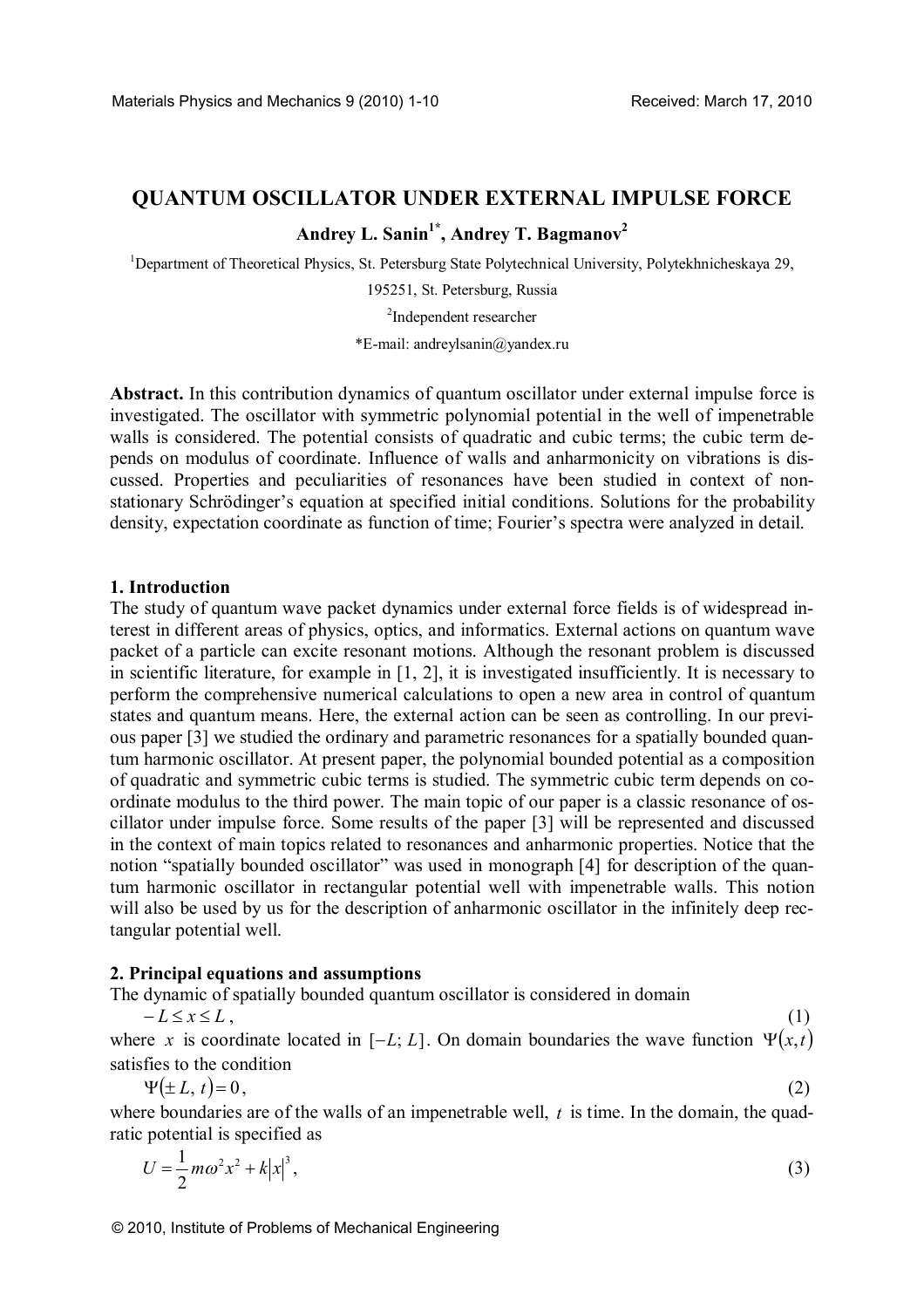where  $m$ ,  $\omega$  are mass and frequency of oscillator,  $k$  is constant, respectively. To set Cauchy's problem it is necessary to specify the corresponding initial condition

$$
\Psi(x,t=0) = \Psi_0(x). \tag{4}
$$

 We consider two types of those conditions. In the first case, we use the wave function  $\Psi_0(x)$  for the ground state of quantum harmonic oscillator on the interval  $(-\infty, \infty)$ . Here, the wave function obeys to the equation  $\Psi_0 = A \exp(-x^2/2(\Delta l)^2)$ , the constant *A* can be obtained from the normalization condition

$$
\int_{-L}^{L} \Psi^* \Psi dx = 1.
$$
 (5)

The normalization condition is complied with sufficient exactness in time for the investigated dynamic processes. In the second case for the spatially bounded anharmonic oscillator, the wave function  $\Psi_0$  is designed from the numerical solution of the stationary Schrödinger equation.

 To describe the wave packet dynamics at conditions (2), (4) and the external action, the time-depended Schrödinger equation is used

$$
i\hbar \frac{\partial \Psi}{\partial t} = -\frac{\hbar^2}{2m} \frac{\partial^2}{\partial x^2} \Psi + U_{\Sigma} \Psi.
$$
 (6)

Here  $U_{\Sigma} = U + U_{e}$ ,  $U_{e}$  is the external potential,  $\hbar$  is the reduced Planck's constant, *i* is an imaginary unit. The transition to the non-dimensional quantities and operators in Eq. 6 can be obtained by means of the basic units of length, time and energy  $U_0$  as follows

$$
\Delta l = \sqrt{\frac{\hbar}{m\omega}} , \quad \Delta t = \frac{m(\Delta l)^2}{\hbar} = \frac{1}{\omega} , \quad U_0 = \frac{\hbar^2}{m(\Delta l)^2} , \quad k_0 = \frac{U_0}{(\Delta l)^3} .
$$

As results, we have

$$
\zeta = x/\Delta l, \qquad \zeta_L = L/\Delta l, \qquad \tau = t/\Delta t, \qquad \beta = k/k_0,
$$
  

$$
\widetilde{U} = U/U_0, \qquad \widetilde{U}_e = U_e/U_0,
$$
  

$$
\frac{\partial^2}{\partial x^2} = \frac{1}{(\Delta l)^2} \frac{\partial^2}{\partial \zeta^2}, \qquad \frac{\partial}{\partial t} = \frac{1}{\Delta t} \frac{\partial}{\partial \tau}, \quad \widetilde{\Psi} = \Psi/(\Delta l)^{-1/2},
$$

and the Schrödinger equation is written as

$$
i\frac{\partial \widetilde{\Psi}}{\partial \tau} = -\frac{1}{2} \frac{\partial^2}{\partial \zeta^2} \widetilde{\Psi} + \widetilde{U}_{\Sigma} \widetilde{\Psi}.
$$
 (7)

The non-dimensional initial condition of the first type takes form

$$
\widetilde{\Psi}_0 = \widetilde{A}e^{-\frac{1}{2}\zeta^2},\tag{8}
$$

where  $\widetilde{A}$ is a non-dimensional constant. The normalization condition (5) can be rewritten as

$$
\int_{-\zeta_L}^{\zeta_L} \left| \widetilde{\Psi} \right|^2 d\zeta = 1. \tag{9}
$$

The quantity  $\tilde{A}$  can be defined from (9). If  $\zeta \in [-20, 20]$ , then the quantity  $\tilde{A}$  is equal to 0.7511. This value is slightly distinct from the value on the interval  $(-\infty, +\infty)$ . The initial wave function  $\widetilde{\Psi}_0$  tends rapidly to zero with increasing the coordinate  $\zeta$ .

 By using the standard formulae for the probability density and probability stream density, in next analysis we introduce the non-dimensional probability density  $N$ , the nondimensional velocity of the probability fluid *V* determined as follows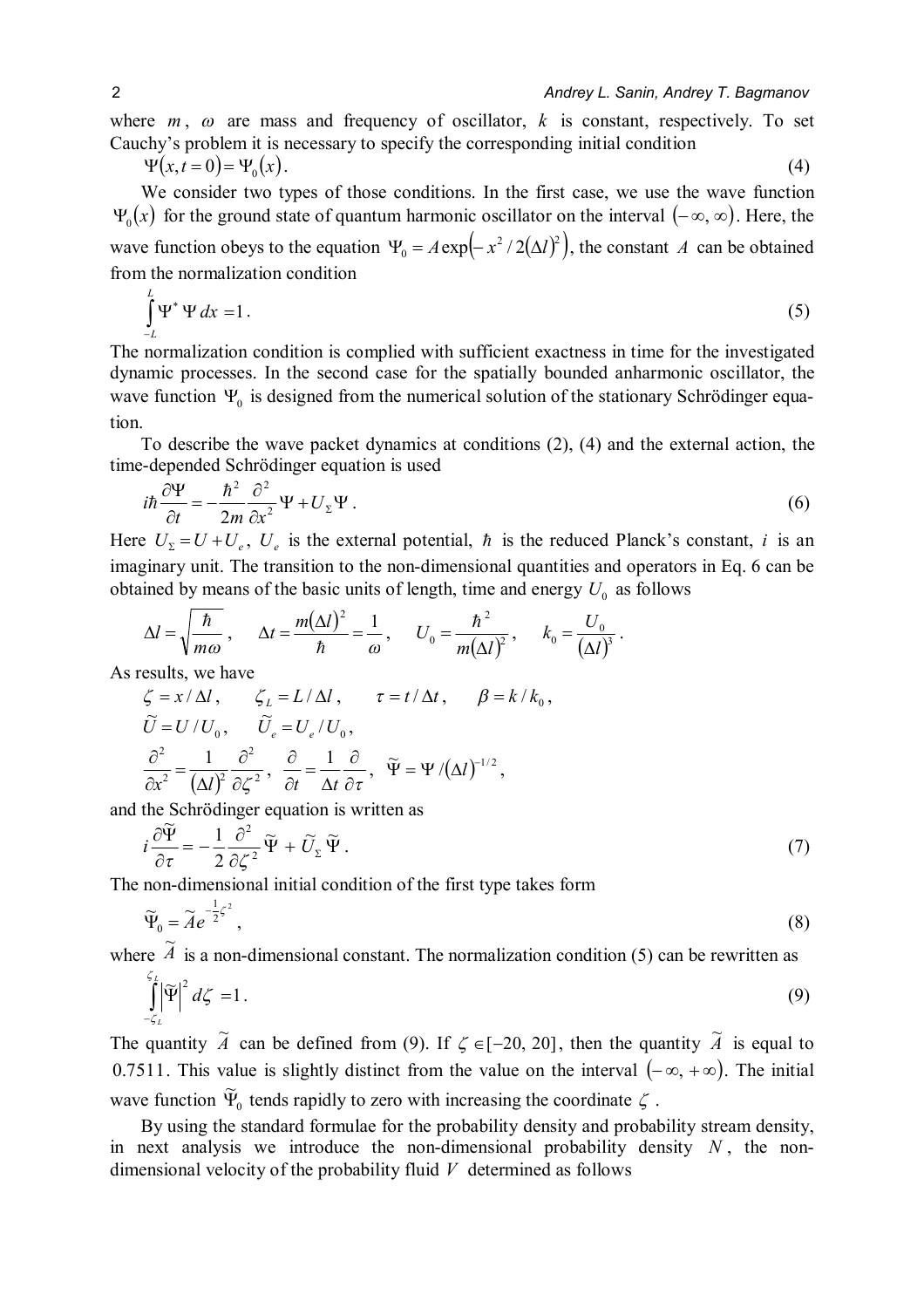*Quantum oscillator under external impulse force* 3

$$
N = \widetilde{\Psi}^* \widetilde{\Psi}, \quad V = \frac{1}{2i} \left( \widetilde{\Psi}^* \frac{\partial \widetilde{\Psi}}{\partial \zeta} - \widetilde{\Psi} \frac{\partial \widetilde{\Psi}^*}{\partial \zeta} \right) / N. \tag{10}
$$

The dimensional velocity of the probability fluid  $v$  can be defined from the relations  $V = v / v_0$ ,  $v_0 = \Delta l \cdot \omega$ .

The non-dimensional velocity operator can be defined as  $\partial \zeta$  $\hat{V} = -i \frac{\partial}{\partial \hat{z}}$ .

 For dynamic analysis we shall also calculate the mean values of the coordinate and velocity by means of the formulas

$$
\langle \zeta \rangle = \int_{-\zeta_L}^{\zeta_L} \widetilde{\Psi}^*(\zeta, \tau) \zeta \widetilde{\Psi}(\zeta, \tau) d\zeta,
$$
  

$$
\langle V \rangle = \int_{-\zeta_L}^{\zeta_L} \widetilde{\Psi}^*(\zeta, \tau) \left( -i \frac{\partial}{\partial \zeta} \right) \widetilde{\Psi}(\zeta, \tau) d\zeta.
$$
 (11)

In separate cases numerical calculations of the normal variances  $\sigma_{\zeta}$ ,  $\sigma_{\gamma}$  were carried out, which are determined as

$$
\sigma_{\zeta} = \left[ \int_{-\zeta_{L}}^{\zeta_{L}} \widetilde{\Psi}^{*}(\zeta, \tau) \left( \zeta - \langle \zeta \rangle \right)^{2} \widetilde{\Psi}(\zeta, \tau) d\zeta \right]^{\frac{1}{2}},
$$
\n
$$
\sigma_{V} = \left[ \int_{-\zeta_{L}}^{\zeta_{L}} \widetilde{\Psi}^{*}(\zeta, \tau) \left( -i \frac{\partial}{\partial \zeta} - \langle V \rangle \right)^{2} \widetilde{\Psi}(\zeta, \tau) d\zeta \right]^{\frac{1}{2}}.
$$
\n(12)

The expressions in the quadratic brackets are known as the formulae for the mean-quadratic values of coordinate and velocity, respectively. Using the Fourier transform, we have been investigated the frequency spectra for the temporal dependences of  $\langle \zeta \rangle$  and other quantities. Fourier transform for  $\langle \zeta \rangle$  is designated via  $F_{\langle \zeta \rangle}(\Omega)$  where  $\Omega$  is the non-dimensional frequency in units of the oscillator frequency.

 The non-dimensional form of the stationary potential distributed between two impenetrable walls is the sum

$$
\widetilde{U} = \frac{1}{2}\zeta^2 + \beta |\zeta|^3,\tag{13}
$$

where  $\beta$  is a variable parameter. Potential (13) is symmetric curve with respect to the axis  $\zeta = 0$ . To find the eigenvalues  $\lambda$  and eigenfunction  $\varphi$ , the stationary Schrödinger equation

$$
\left(-\frac{1}{2}\frac{d^2}{d\zeta^2} + \widetilde{U}\right)\varphi = \lambda\varphi\tag{14}
$$

was solved numerically by the method described in [5]. Below we discuss the wave packet dynamics when the external action is a periodic sequence of impulses of a short duration. The non-dimensional potential of impulse action is of

$$
\widetilde{U}_e = -\widetilde{F}\zeta\,,\tag{15}
$$

where  $\widetilde{F} = F/F_0$ ,  $F_0 = U/\Delta l$ , F is a classic force. The next sections will be devoted to resonances and anharmonicity (§§ 3, 4).

### **3. Bounded quadratic potential and resonances**

Firstly, we discuss the eigenvalues of the Hamiltonian operator that represent the energetic spectrum. It is well known that the energetic spectrum of quantum harmonic oscillator is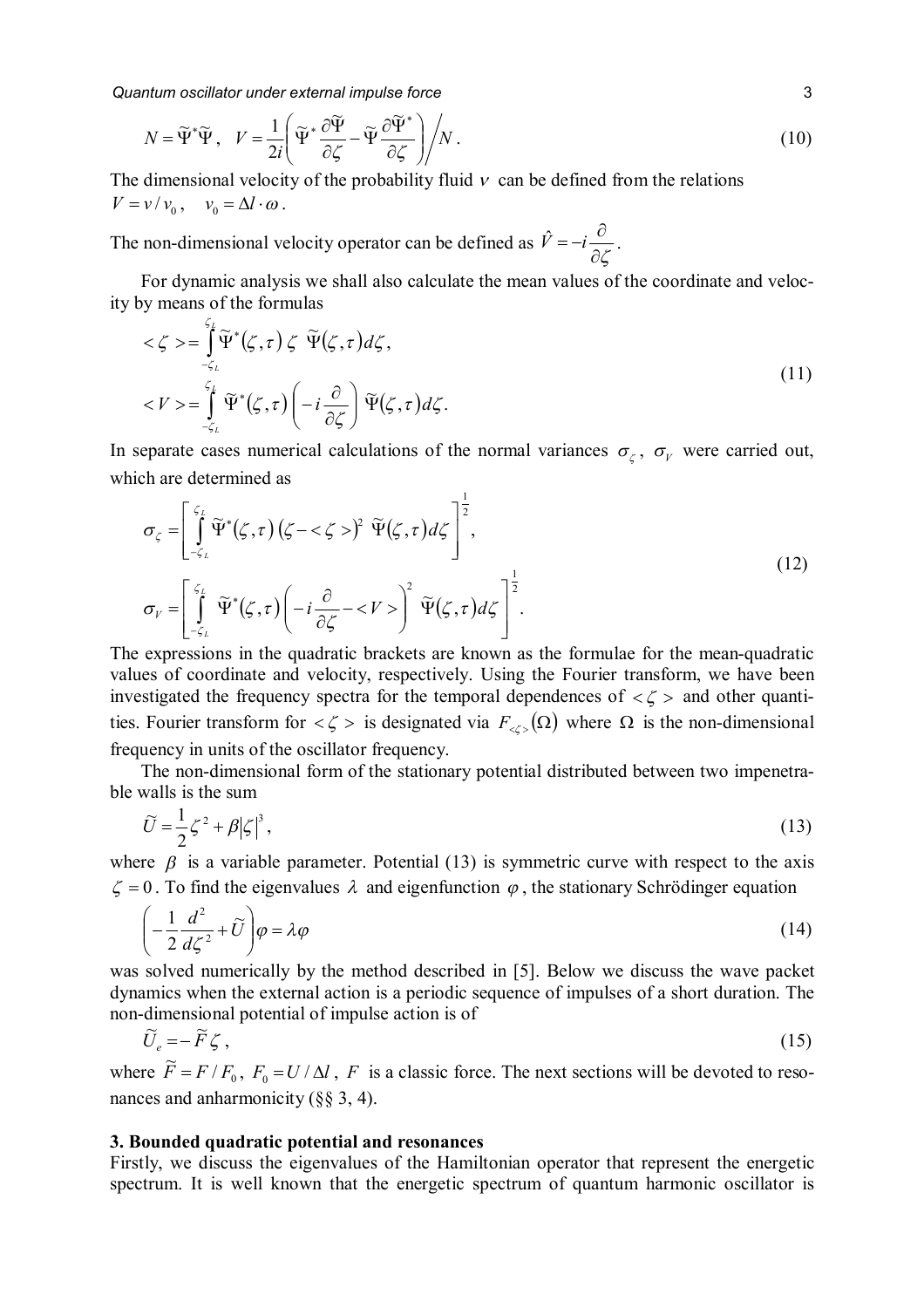equidistant; it follows from the solutions of the stationary Schrödinger equation. If the quadratic potential is bounded with the well walls, then the situation is changed. On the finite interval  $[-\zeta_L, \zeta_L]$ , the equidistance property can be approximately conserved with specified exactness to some value of state number *i*. In our calculations, for the spatial interval  $[-8\pi, 8\pi]$  this number is equal to 12, then the difference  $\Delta \lambda_i = \lambda_i - \lambda_{i-1}$  becomes depending on number *i*. We demonstrate this property on the shorter interval  $[-\pi, \pi]$ . The eigenvalues of non-dimensional energies  $\lambda$ , obtained from Eq. 14 at  $\beta = 0$ , presented in Table 1.

| ノレ:    | $\mathcal{L}$ | $\prime\prime$ : | $\prime\circ$ : |
|--------|---------------|------------------|-----------------|
| 0.4998 | .5003         | 2.5105           | 3.5611          |
| 4.7082 | 6.0129        | 7.5157           | 9.2333          |
| .1687  | 13.3190       | 15.6796          | 18.2450         |

Table 1.

Here  $\lambda_1$  is close to the value of the ground state energy  $\lambda_0$  for a harmonic oscillator. The difference between the second and first levels is close to the frequency of harmonic oscillator  $\Omega = 1$  in the interval  $(-\infty, \infty)$ , but with increasing *i*, influence of the walls on the energy spectrum is evident. For interval  $\zeta \in [-\pi, \pi]$  the spectrum is not equidistant, the distance between the neighboring energy levels increases with the number of eigenstate. The eigenstate function  $\varphi_1$  corresponding to the eigenvalue of  $\lambda_1$  was also calculated and then approximated by an analytical formula. The function  $\varphi_1$  describes the ground stationary state of the system; it is used as the initial condition for the analysis of the time-depended Schrödinger equation (7). If the external action is absent, i.e.  $\tilde{F} = 0$ , then the solution of the non-stationary Schrödinger equation shows that the probability density and other variables do not alter in time. However, if we switch on the external driven force  $\tilde{F} \neq 0$ , the dynamic variables will be dependent on time. Below, we explored the oscillatory regimes in the spatial interval  $\left[-8\pi, 8\pi\right]$ .

Let us consider the time duration of impulse action  $\Delta \tau = \pi/8 = 0.39$ . This quantity is equal to  $1/16$  of the vibration period for the undisturbed oscillator. The impulses are repeatable at intervals  $T_0 = 2\pi$ . The frequency of impulse repetition is equal to  $\Omega_e = 2\pi / T_0$  (in the non-dimensional form). The calculations were carried out for the sequence consisted of these impulses. We performed the calculations for one and then for three impulses of the external action at the different values of non-dimensional force  $\tilde{F}$ . For values  $\tilde{F} = 10/\pi$ ,  $\tilde{F} = 20/\pi$ the results of calculations are presented in Figs. 1-3. The action of a single impulse on the oscillator in the ground state (8) was investigated in context of calculations for the probability density, the phase trajectories that relate to the mean coordinates and mean velocities. Fourier spectra for these variables were also studied. For a time of impulse action with the duration of  $\Delta \tau = \pi/8$ , the mean velocity  $\langle V \rangle$  increases from zero to some value in accordance with the parabolic law and then the phase trajectory becomes elliptical. The displacement  $\langle \zeta \rangle$  from the center of well is  $1.58$  and maximal value of velocity also ranges up to  $1.58$ . For the impulse time, the normalization condition (9) is varied over the interval  $(1 \div 2) \cdot 10^{-4}$  and then it is conserved with higher exactness. The Fourier spectra were studied on temporal interval  $[-\pi/8, 8\pi]$ , they content the basic frequency  $\Omega = 1$  corresponding to the bounded oscillator period  $2\pi$ . This oscillation period is observable easily at the map of probability density levels. The probability density at  $\zeta = 0$ , as a function of time, changes with the period  $\pi$  as for a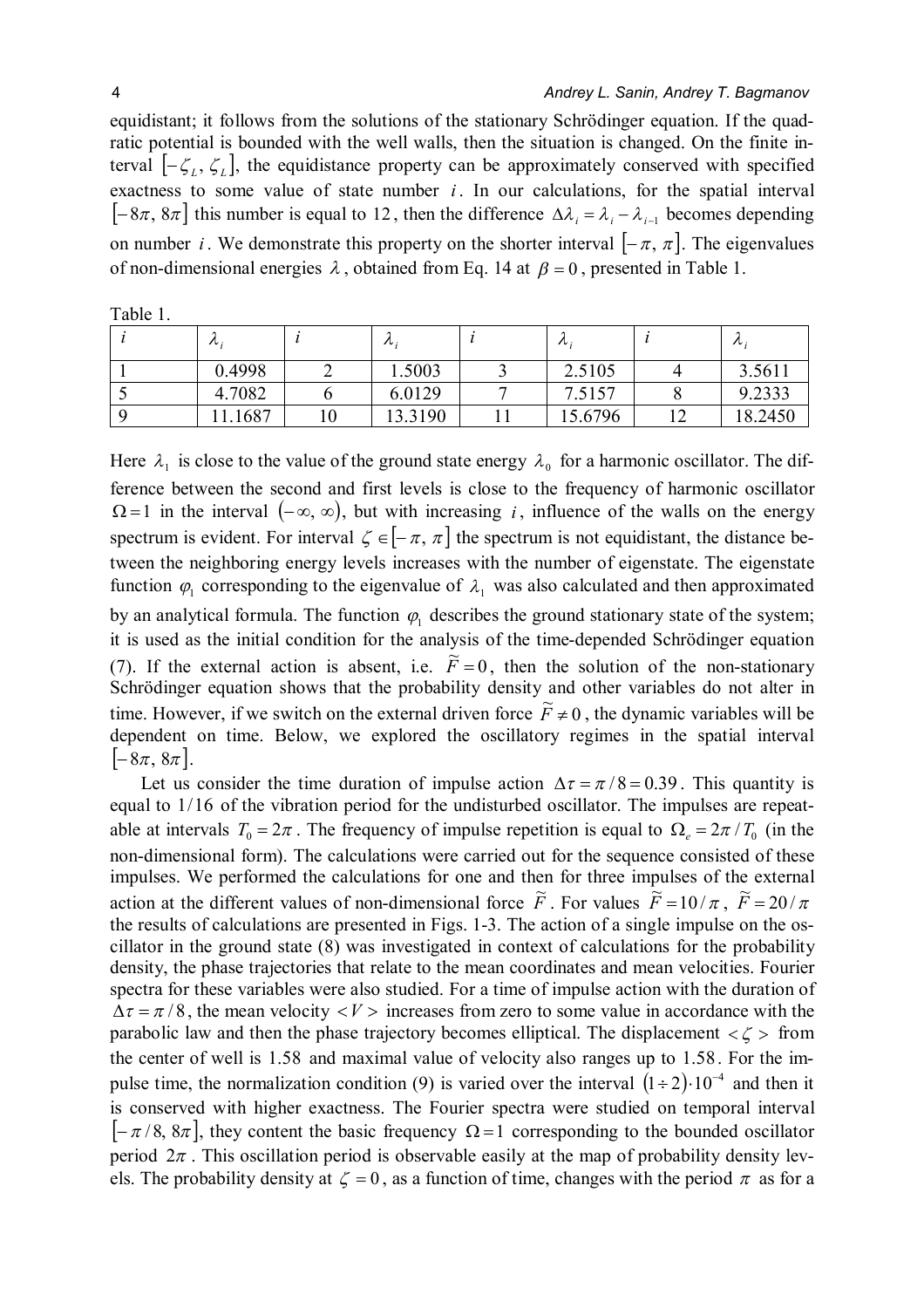harmonic oscillator on the interval  $(-\infty, \infty)$ . Fourier spectrum of this function is expressed by the spectral components at frequencies  $\Omega = 0, 2, 4$ ; intensities of the other components decrease rapidly with the rise of frequency  $\Omega$ .

 The action of next impulses demonstrates the existence of resonance, which manifests itself as the growth of the oscillation amplitude. The numerical data represented by the graphs allow us to state that ordinary classical resonance takes place. In Fig. 1 the map of probability density levels is shown, the dark "snake" characterizes the more intensity but the light domains exhibit just the opposite, i.e. the smallness or zeroth intensity. The localization of probability density in the finite domain can be explained in the context of probability fluid motion [6]. The deviation of "snake" from initial position is increased with time. The time -dependent mean coordinate and phase portrait amplify the picture of resonance (Figs. 2 and 3). The oscillation amplitudes are increased almost linearly. Such behavior takes place only in the ordinary classical resonance. The amplitude of external action determined by the impulse height  $\overline{F}$  operates the resonant process. The phase trajectory on the plane  $(<\zeta >, < V>$ ) is generated by arcs of elliptical form and short crooked transitions. The trajectories of first type correspond to the motion of a quantum wave packet without external action, whereas the trajectories of the second type on transitions are defined by short impulses of an external action. The every next impulse of the external action places the trajectory in higher elliptical orbit. So, the energy of external action is injected into the oscillator. If the next impulse does not arise, then the trajectory closes and describes the oscillations with the same amplitude. The sign change of the external action impulse produces leap-like decreasing of the oscillation amplitude and return of phase trajectory on lower elliptical orbit (Fig. 4).

On the close examination for weak oscillations, the performed calculations and conclusions are agreed with properties of a quantum oscillator.

## **4. Anharmonic oscillator in a well with infinite walls**

Now consider the anharmonic oscillator located between two impenetrable walls with one wall at  $-\zeta_L = -8\pi$  and another at  $\zeta_L = 8\pi$ . As in the previous case, it allows us to decrease the influence of walls on the oscillations. Below, all the calculations are performed for the potential (13) with  $\beta = 0.1$ . The eigenvalues of non-dimensional energies  $\lambda$  are obtained from Eq. (14) at  $\beta = 0.1$  and presented in Table 2.

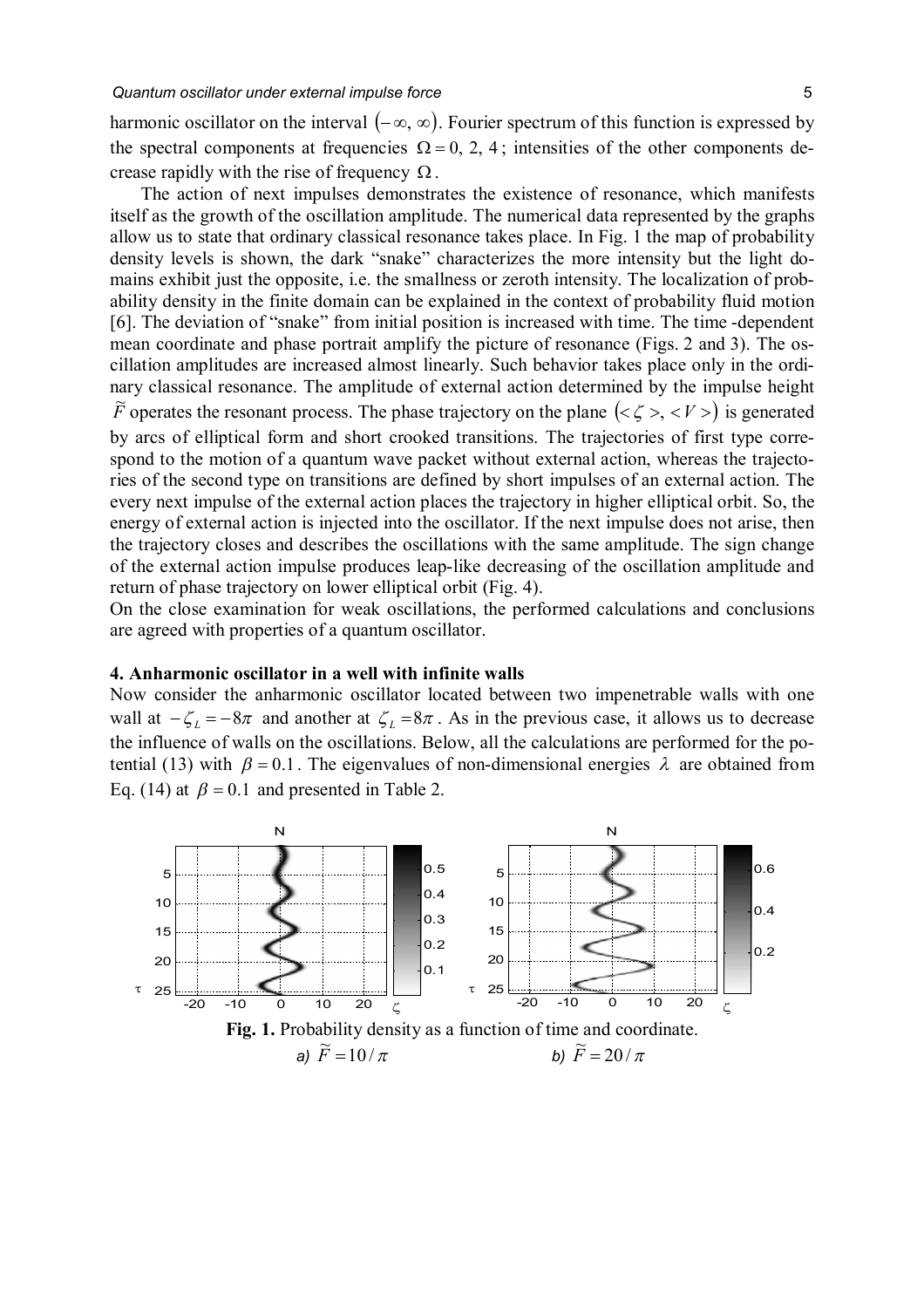



**Fig. 3.** Phase trajectories on plane  $( $\zeta$  >  $\zeta$  <  $V$ )$ . Parameters are the same as in Figs. 1, 2.



**Fig. 4**. Second impulse of opposite sign reduces oscillation amplitude. a) Map of probability density b) Phase trajectories

Table 2.

|   | $\mathcal{L} \cup \mathcal{L}$ | $\prime\prime$ : | ノレー     | ノレ:     |
|---|--------------------------------|------------------|---------|---------|
|   | 0.5504                         | .6956            | 2.9042  | 4.1504  |
| ັ | 5.4282                         | 6.7316           | 8.0577  | 9.4037  |
|   | 10.7679                        | 2.1484           | 13.5442 | 14.9541 |

One can see that the difference  $\Delta \lambda_i = \lambda_i - \lambda_{i-1}$  increases with the state number *i*. In comparison with the stationary results for the quadratic potential on interval  $[-8\pi, 8\pi]$ , we have to notice the distinction. The distinction is caused by anharmonicity induced by the cubic potential. In spite of the growth  $\Delta \lambda_i$  with *i* for the quadratic potential on the narrow interval  $[-\pi, \pi]$  (see Table 1), the influence of cubic potential on dynamics can be more essential than the quadratic one. The eigenstate function  $\varphi_1$  corresponding to the eigenvalue of the background state  $\lambda_1$  was calculated and then was approximated by the formula

0

-4 -2 0 2 4  $\lt'$ 

5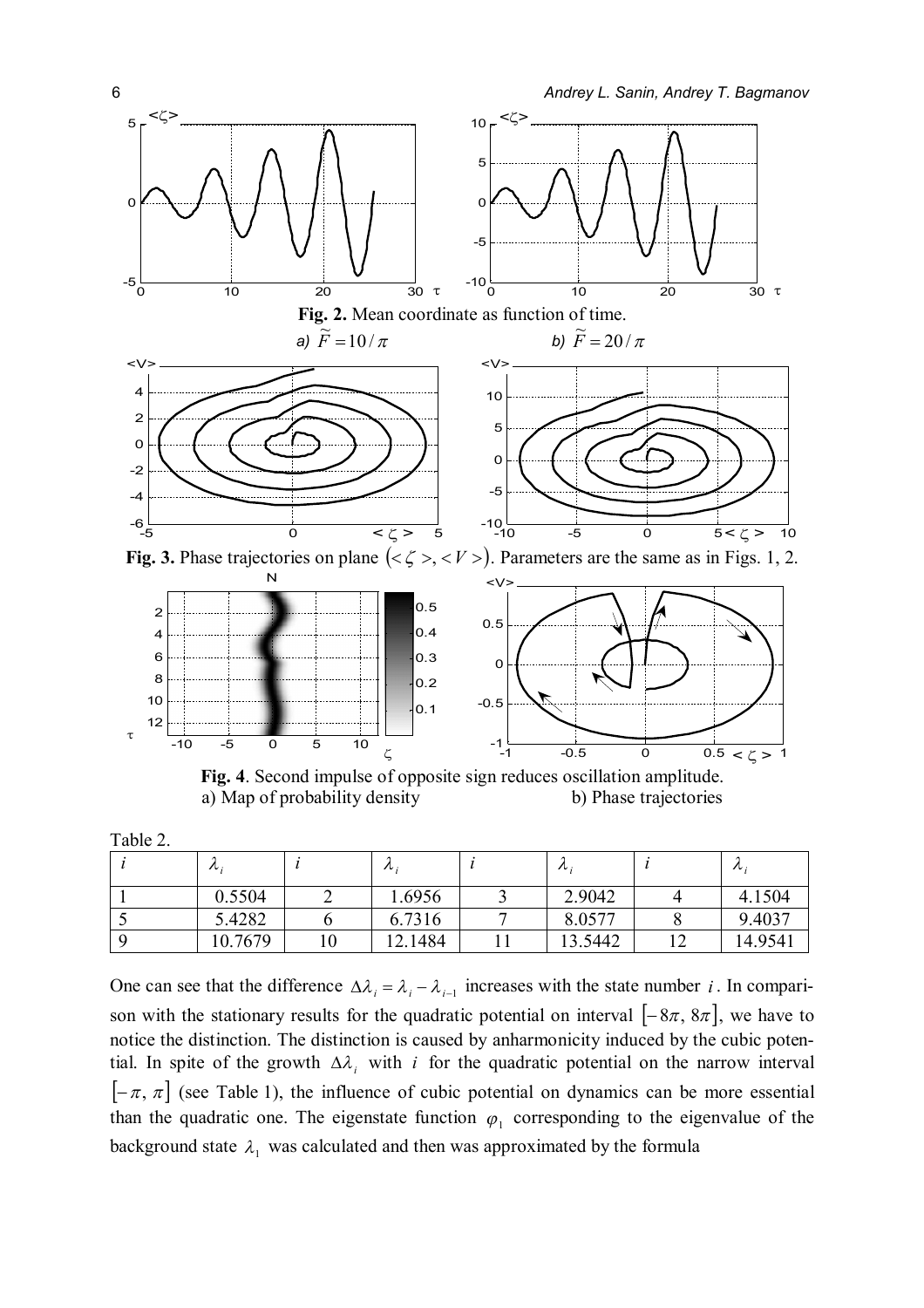*Quantum oscillator under external impulse force* 7

$$
\varphi_1 = 4.5135 \cdot \exp\{-\zeta^2/2\} \cdot (a_0 + a_1 \zeta^2 + a_2 \zeta^4 + a_3 \zeta^6 + a_4 \zeta^8 + a_5 \zeta^{10} + a_6 \zeta^{12} + a_7 \zeta^{14} + a_8 \zeta^{16} + a_9 \zeta^{18}
$$
\n(16)

where  $a_0 = 0.1715$ ,  $a_1 = 0.0088$ ,  $a_2 = -0.0019$ ,  $a_3 = 0.0005$ ;  $a_4, a_5, ..., a_9 \approx 0$ . The coefficients  $a_i$  are written to the 4<sup>th</sup> sign after the point, at  $i \geq 5$  all the coefficient moduli are less than  $0.0001$ . The calculations for time-depended solutions of the non-stationary Schrödinger's equation (7) were carried out at  $\vec{F} = 10/\pi$ ,  $\tau = \pi/8$  with the initial condition (16), on the interval  $[-8\pi, 8\pi]$ .

 We consider two modes of switching an external impulse force. In first case, the impulses of external force are switched on at specified time instants to obtain the maximum permissible rise of an oscillatory amplitude. These instants are  $\tau_1 = 0$ ,  $\tau_2 = 5.635$ ,  $\tau_3 = 10.85$ . The differences  $\tau_{i+1} - \tau_i$  allow as to find  $2\pi/(\tau_{i+1} - \tau_i)$  and compare them with corresponding  $\lambda_{i+1} - \lambda_i$ . The agreement between numbers can be quite sufficient. Such choice of instants is related with non-isochronous oscillations of the oscillator caused by a cubic non-linearity. At instant of time  $\tau = 11.2425$  the third impulse is switched off and the system is free from an external action. Under such method of oscillation excitement, the resonant mechanism is discrete in time, it is evolved to some instant of time, and then the oscillations stabilized. The map of probability density levels (values) on the plane  $(\zeta, \tau)$  is presented in Fig. 5. The more intensive values of probability density are pointed as dark and minimal values about some critical value have white or light gray colors. The expectation coordinate  $\langle \zeta \rangle$  on the interval  $[-8\pi, 8\pi]$  as function of time  $\tau$  is shown in Fig. 6. We can see that the quantity  $\langle \zeta \rangle$ increases with time in comparison with the initial value. The influence of anharmonicity at  $\beta = 0.1$  and  $\tilde{F} = 10/\pi$  consists in initiation of large-scaled envelope or modulation. The phase trajectories for expected values of  $\langle \zeta \rangle$ ,  $\langle V \rangle$  are plotted in Fig. 7. The solutions for  $\langle \zeta \rangle$ ,  $\langle V \rangle$  and phase trajectories correlate mutually. The map of levels for the probability stream density (8) also correlates with Fig. 5 for the probability density on the plane  $(\zeta, \tau)$ . The packet behavior can also be illustrated in frame of the normal deviation  $\sigma_{\zeta}$  as function of  $\tau$  (Fig. 9). The function  $F_{\leq \zeta >}(\Omega)$  is of broadband peak, which can be related with the small time interval and also with system properties. In the second case, the external force impulses are switched on in equally spaced instants of time. The instants are  $\tau_1 = 0$ ,  $\tau_2 = 5.635$ ,  $\tau_3 = 11.270$ . The differences  $\tau_3 - \tau_2 = \tau_2 - \tau_1 = 5.635$  are the same. Here, the rise of oscillatory amplitudes takes place.

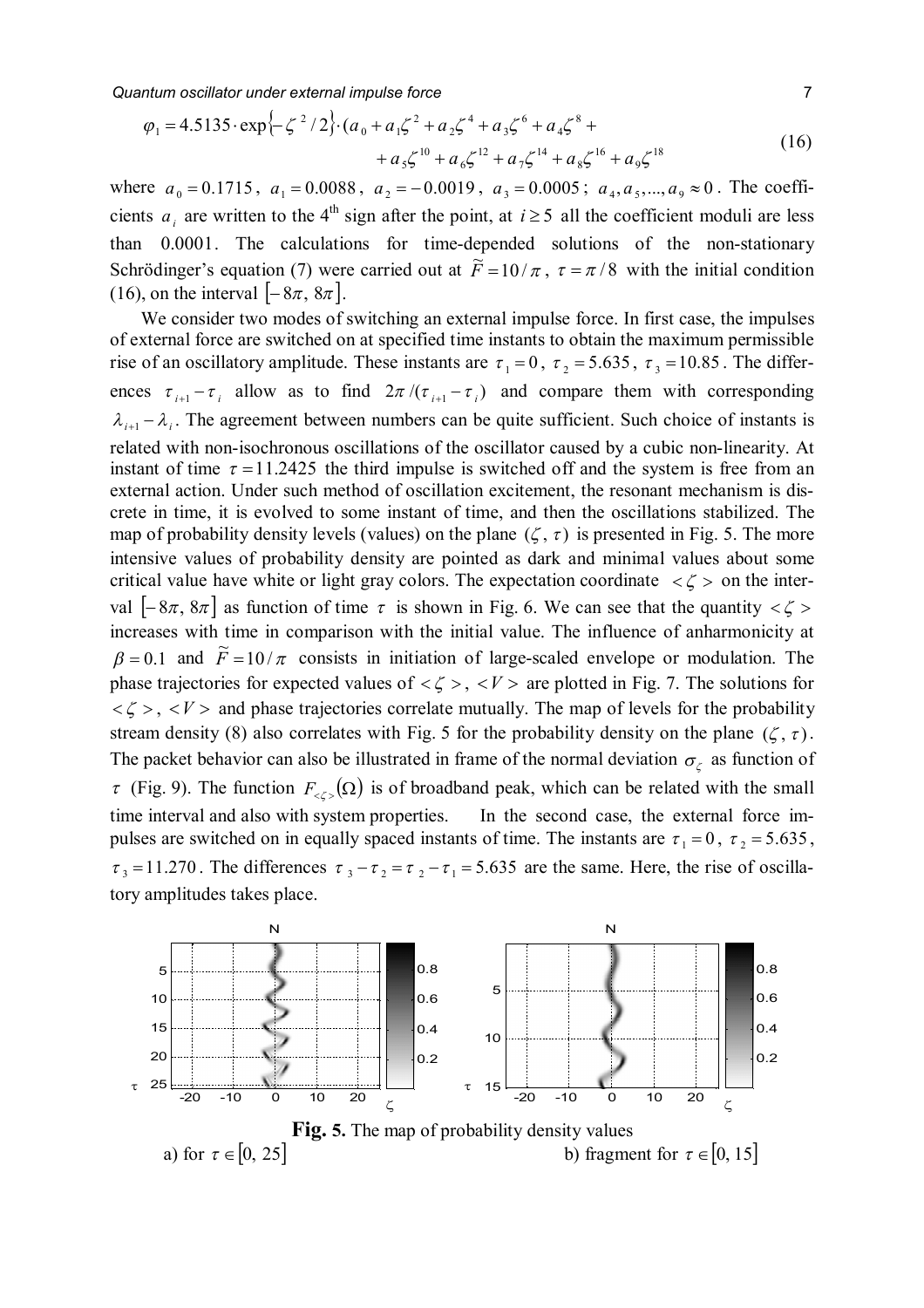

The phase trajectories, Fourier spectrum, and the uncertainty product are represented in Figs. 10-12. The uncertainty product is the minimum at initial time of and then grows and oscillates. The probability density as function of coordinate at different times shown in Fig. 13 is subjected to a fragmentation, but at marked time instants the packet remains localized.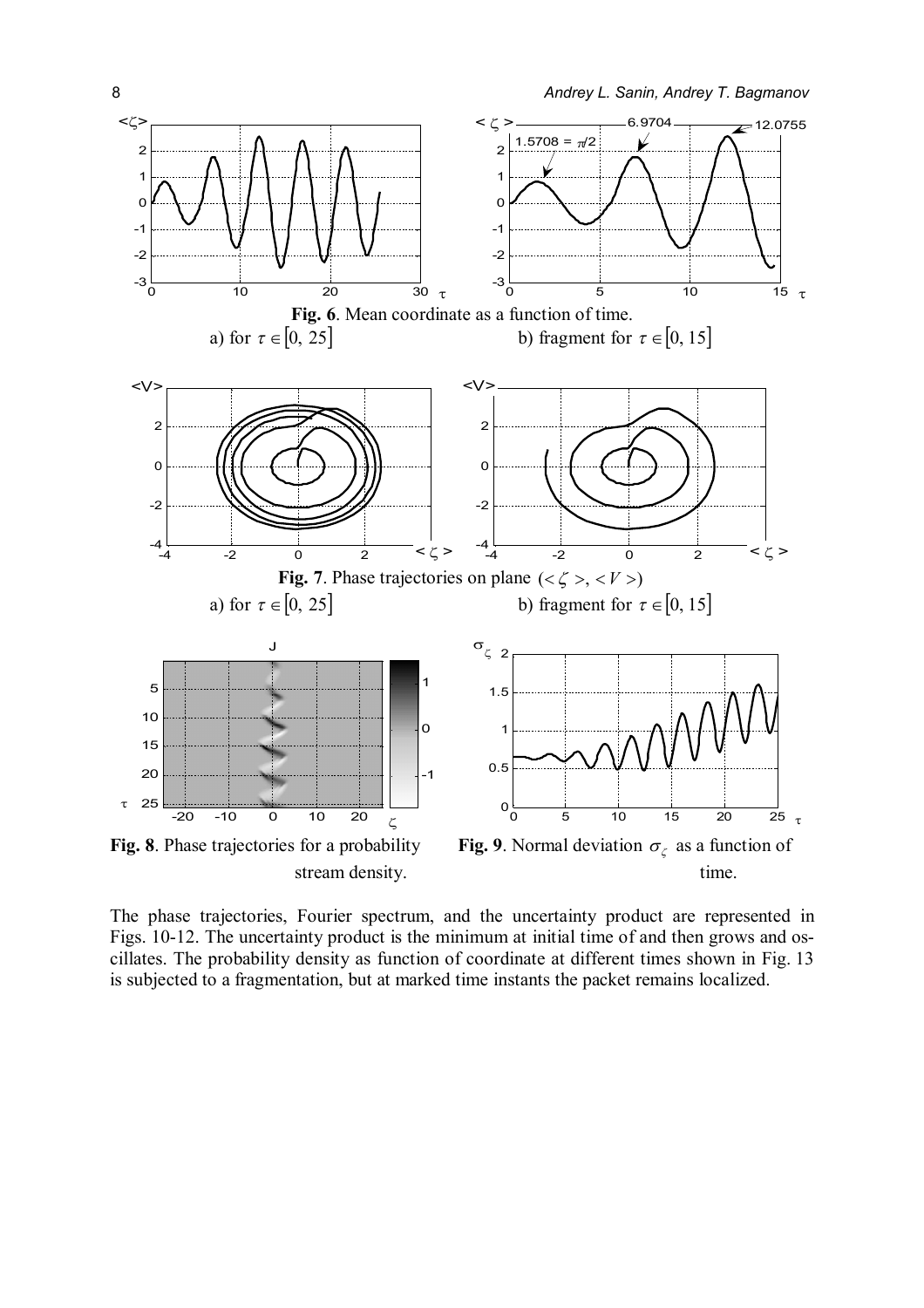

**Fig. 10**. Phase trajectories on plane  $(<\zeta$  >  $) under equally spaced external impulses$ a) for  $\tau \in [0, 25]$  b) fragment for  $\tau \in [0, 15]$ 

We explored dynamic processes at small oscillations; the oscillatory amplitude was less than the well width. Nonetheless the anharmonicity influences on the properties, even though the impulse force is moderate and oscillations are weak.



### **5. Conclusion**

The resonances of a quantum oscillator were investigated at the external impulse force. Resonant mechanism is evident for equidistant oscillator (the size of well is sufficiently large). It takes place if oscillator is not equidistant and influence of anharmonicity becomes essential. In our numerical calculations we chose the motion regimes when the influence of walls was weak.

### **References**

[1] A.B. Pippard. *The Physics of Vibrations. The Simple Vibrator in Quantum Mechanics*. (Cambridge University Press, Cambridge, 1983).